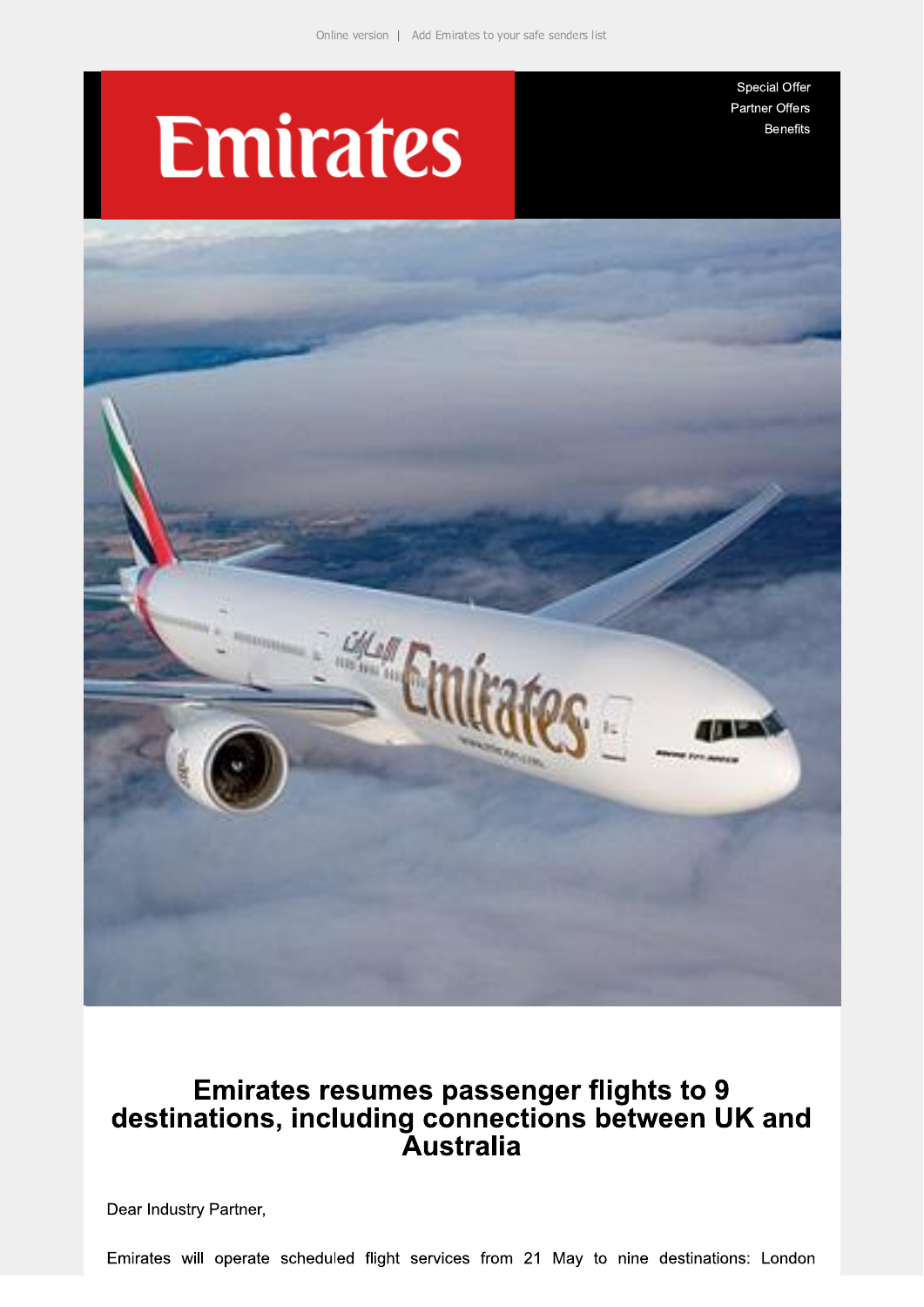Heathrow, Frankfurt, Paris, Milan, Madrid, Chicago, Toronto, Sydney and Melbourne. The airline will also offer connections in Dubai for customers travelling between the UK and Australia.

Travellers will only be accepted on these flights if they comply with the eligibility and entry criteria requirements of their destination countries. This includes an approval from the Federal Authority for Identity and Citizenship (ICA) for UAE residents who wish to return to Dubai and this is mandatory.

## **Journey and Class of travel:**

One way and return on First class - F/A, Business Class - J/C/I and Economy class - Y/E/R/W/M one way and return as per fare filed in your GDS'

#### Freedom flows

- 3/4th traffic permitted on all routes
- 6th Freedom permitted only on LHR-SYD/MEL vv for transit at DXB. No stopover in DXB.

## **Rebooking process**

COVID 19 waiver does NOT apply on these flights and applicable additional collection is required as below:

#### $1 -$ **Partially used ticket**

- Calculate difference in fare with available applicable fare of the new booking.
- Reassess fares and collect additional collection and new applicable taxes (if Any).
- No residual value to be refunded.

#### $2 -$ **Fully unutilised ticket**

- Re-issue with available applicable fare of the new booking and collect difference in fare and applicable new taxes.
- No residual value to be refunded in such cases.

#### **New Ticket**  $\mathbf{R}$

• Apply available applicable fare and taxes

## **Health and safety on Emirates**

The safety and wellbeing of passengers and employees is Emirates' top priority. In preparation for the resumption of flight services, the airline has already enhanced various precautionary measures throughout the customer journey.

At Dubai International airport, customers and employees will have their temperatures checked via thermal scanners. Protective barriers have been installed at check-in counters to provide additional safety during interaction. Gloves and masks are mandatory for all customers.

Social distancing protocols will also be implemented. At this airport, this includes physical indicators being placed on the ground and at waiting areas in the airport to ensure travellers maintain a safe distance.

For health and safety reasons and to minimise interaction on-board, Emirates will offer a modified in-flight service that focuses on reducing contact and infection risk. Magazines and print reading material will not be available during this time. Cabin baggage have to be checked-in, and customers can only bring essential items such as a laptop, handbag, briefcase or baby items on board.

Emirates has initiated a stringent safety programme to ensure aircraft cabins remain clean and